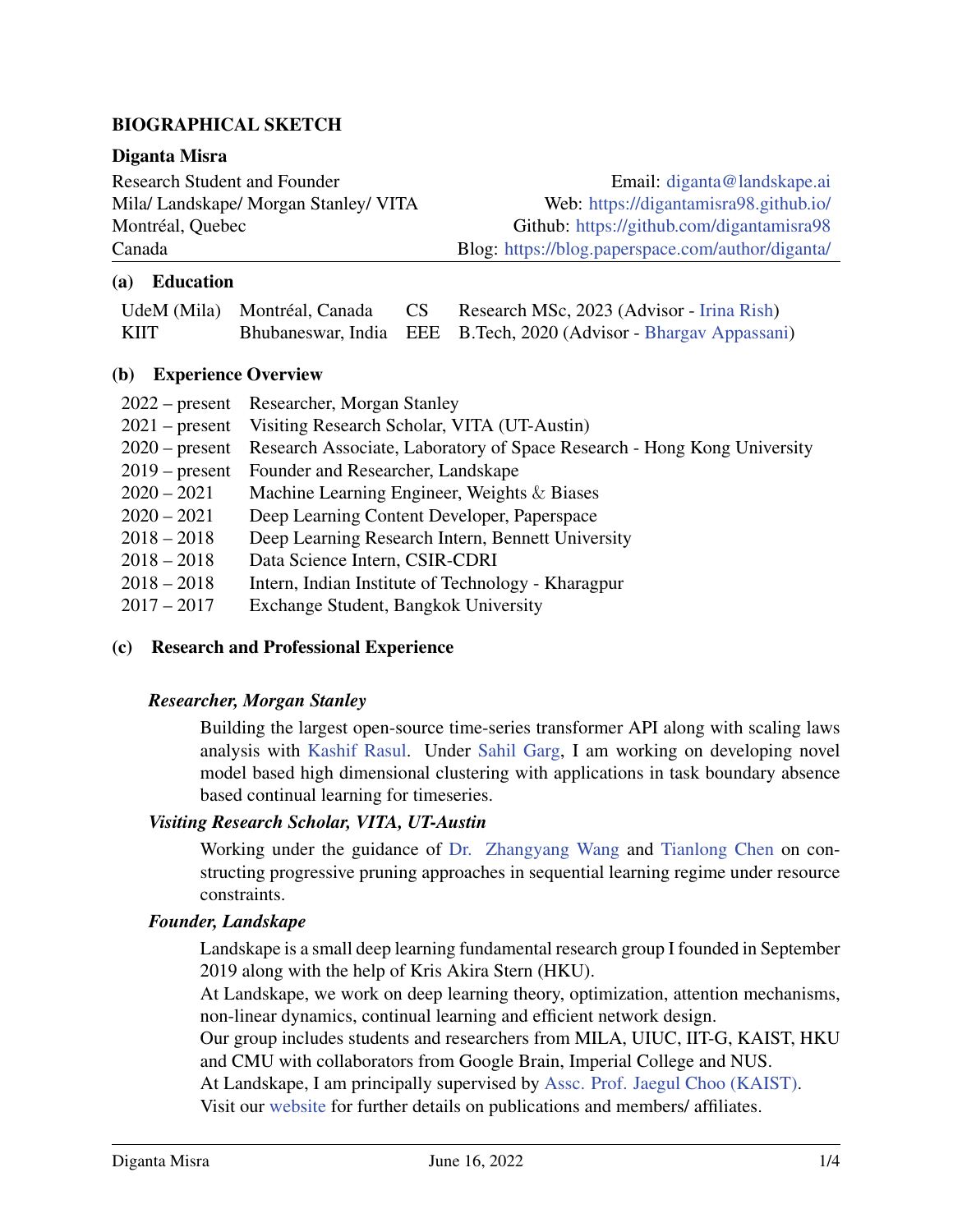## *Machine Learning Engineer, Weights* & *Biases*

Working in the Frameworks and Integration team. As a Machine Learning Engineer, I primarily focus on ensuring seamless integration of the W&B API into several deep learning frameworks.

Also responsible for reproducibility pipelines.

## *Research Associate, Laboratory of Space Research - Hong Kong University (LSR-HKU)*

Working on Planetary Nebulae analysis using deep learning and computer vision based approaches. Our goal is to use generative modelling to understand the different structural variations of PNe as well as constructing an end-to-end pipeline for visually analyzing PNe as well as develop their spectrum profiles.

Mentored by [Prof. Quentin A. Parker.](https://www.scifac.hku.hk/people/parker-quentin-a)

Visit my LSR Profile on the HKU LSR directory [website.](https://www.lsr.hku.hk/member/diganta-misra/)

### *Deep Learning Content Developer, Paperspace*

Working on constructing extensive reviews of state of the art and novel papers in the domain of computer vision along with code implementation in PyTorch using the resources offered by Paperspace Gradient. Currently involved in constructing a blog series on *Attention Mechanisms in Computer Vision* along with reviews of papers from CVPR and ECCV 2020. Authored articles can be viewed on my [profile.](https://blog.paperspace.com/author/diganta/)

## *Deep Learning Research Intern, Bennett University*

Successfully completed the *NVIDIA DLI workshop* and the *Artificial Intelligence and Deep Learning Workshop* by Bennett University in collaboration with University College London and AWS Educate. I worked as the group leader of a team of five under the co-supervision of [Prof. Dr. Deepak Garg](https://www.gdeepak.com/) and [Dr. Suneet Gupta.](https://sites.google.com/view/ksuneet/home) I was a part of 2 research projects during the duration of the internship which include:

- Class imbalanced visual recognition of galaxy images.
- Fine grained classification of crop based diseases.

The projects included documentation and final week panel presentation.

In addition, I was selected to be a part of the [LeadingIndia.AI](https://www.leadingindia.ai/) team where I supervised the hands-on labs for workshops conducted at *Galgotias University* and *Charusat University* along with conducting basic AI training sessions.

Further, I was invited as a collaborator for a project "Large-Scale Meta-Analysis of Genes Encoding Pattern in Wilson's Disease" with *Indian Institute of Technology, Varanasi (IIT-BHU)* under the supervision of [Dr. Amrita Chaturvedi.](https://sites.google.com/site/dramritachaturvedi/)

### *Data Science Intern, CSIR-CDRI* †

During this internship, I was involved in building the analytical pipeline, data collection, pre-processing of data, cleaning of data, Geo-spatial Analysis of data and Document writing for the project on understanding demographics of Venture Capital and Early Seed Investments. As a part of a team of three, I was advised and mentored by [Dr. Sukant Khurana.](http://brainnart.com/)

† Council of Scientific and Industrial Research - Central Drug Research Institute.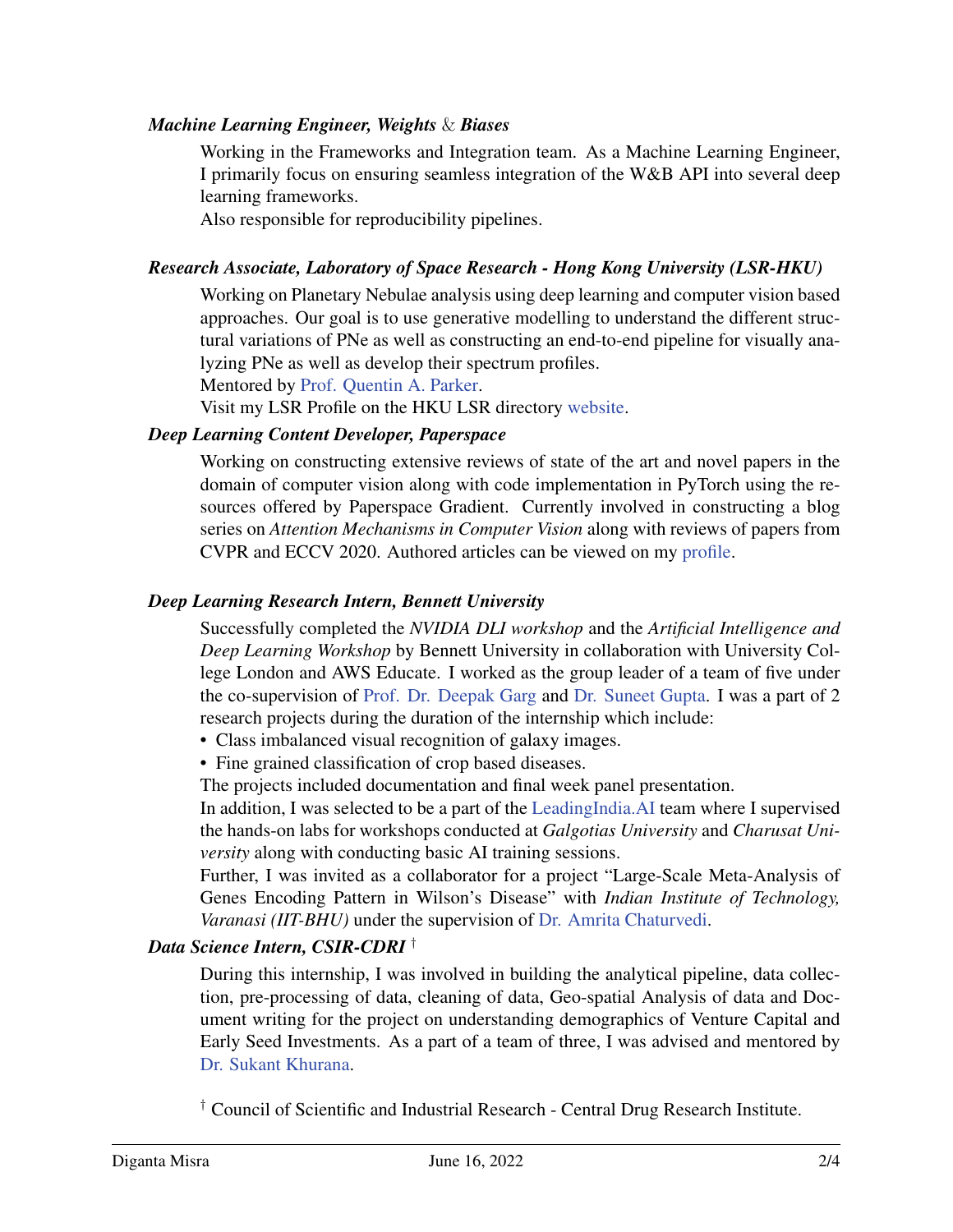## *Intern, Indian Institute of Technology - Kharagpur*

Studied basic algorithmic techniques using functional programming languages - Lisp and Prolog under the guidance of [Assc. Prof. Pawan Kumar.](http://www.iitkgp.ac.in/department/MA/faculty/ma-pawan#resp-tab1)

### *Exchange Student, Bangkok University*

Served as a primary instructor for cultural engagements along with teaching basic english and computer science to primary grade students at RangsonWittaya School, Nakhon Sawan under the [AIESEC](https://aiesec.org/) SDG  $#4$  programme. Was also part of culture exchange, entrepreneurship and social service programs at Bangkok University.

### (d) Publications [\(Google Scholar\)](https://scholar.google.com/citations?user=LwiJwNYAAAAJ&hl=en)

- 1. *Diganta Misra*, Mish: A Self Regularized Non-Monotonic Activation Function, Published at the *31st British Machine Vision Conference (BMVC)*, 2020.
- 2. *Diganta Misra*, Trikay Nalamada, Ajay Uppili Arasanipalai, and Qibin Hou, Rotate to Attend: Convolutional Triplet Attention Module, Accepted to *IEEE Winter Conference on Applications of Computer Vision (WACV)*, 2021.
- 3. *Diganta Misra*, Bharat Runwal, Tianlong Chen, Zhangyang Wang, and Irina Rish, APP: Anytime Progressive Pruning, Accepted to *Dynamic Neural Network Workshop (DyNN), ICML*, 2022.
- 4. *Diganta Misra*, Mukund Varma T., Multiple authors, Beyond the Imitation Game: Quantifying and extrapolating the capabilities of language models, Preprint, 2022.
- 5. *Diganta Misra*, Rahul Pelluri, Vijay Kumar Verma, Bhargav Appasani and Nisha Gupta, Genetic Algorithm Optimized Inkjet Printed Electromagnetic Absorber on Paper Substrate, Published at *IEEE International Conference on Applied Electromagnetics, Signal Processing and Communication (AESPC)*, 2018.

### (e) Invited Talks and Podcasts

- 1. Invited Talk *APP: Anytime Progressive Pruning* [Continual AI Seminar series](https://youtu.be/EZS2PzfyfXY)
- 2. Course Presentation *APP: Anytime Progressive Pruning* [Mila Neural Scaling Laws](https://bluejeans.com/playback/s/jFFH3X6y1UxAuLKW5kau2WRQHbMojKfpaySI6xGRQ56lqpaEmbdKsC9wBwWTJUag) [course seminar](https://bluejeans.com/playback/s/jFFH3X6y1UxAuLKW5kau2WRQHbMojKfpaySI6xGRQ56lqpaEmbdKsC9wBwWTJUag)
- 3. Research presentation *APP: Anytime Progressive Pruning* [ML Collective Research Jam](https://youtu.be/GbHpaqwkgxE?t=924) [8](https://youtu.be/GbHpaqwkgxE?t=924)
- 4. Podcast *Mish: A Self Regularized Non-Monotonic Activation Function* [Link](http://podcast.machinelearningcafe.org/mish-activation-function-with-diganta-misra-007) Episode 7 with Miklos Toth on the [Machine Learning Cafe podcast.](http://podcast.machinelearningcafe.org/)
- 5. Invited Talk *Mish: A Self Regularized Non-Monotonic Activation Function* [Link](https://www.youtube.com/watch?v=T2CRFROKcLM) Presented internally at the [Sicara](https://www.sicara.ai/) weekly deep learning club.
- 6. Contributed Talk *Non-Linear Dynamics in Neural Networks* Presented at the Deep Learning colloquium at the University of Athens.
- 7. Invited Talk *Mish: A Self Regularized Non-Monotonic Activation Function* [Link](https://www.youtube.com/watch?v=whOdg-yrgdI) Presented at the [Computer Vision Talks.](https://computervisiontalks.github.io/)
- 8. Invited Corporate Talk *Mish: A Self Regularized Non-Monotonic Activation Function* Presented virtually at the Bangalore Robert Bosch office.
- 9. Podcast *Chatting with a data Science team ft DeepWrex Technologies* [Link](https://anchor.fm/theworldisendingpodcast/episodes/Chatting-with-a-data-Science-team-ft-DeepWrex-Technologies-eco2u6) Episode 20 with Ankit Jha on [The World Is Ending Podcast.](https://anchor.fm/theworldisendingpodcast)